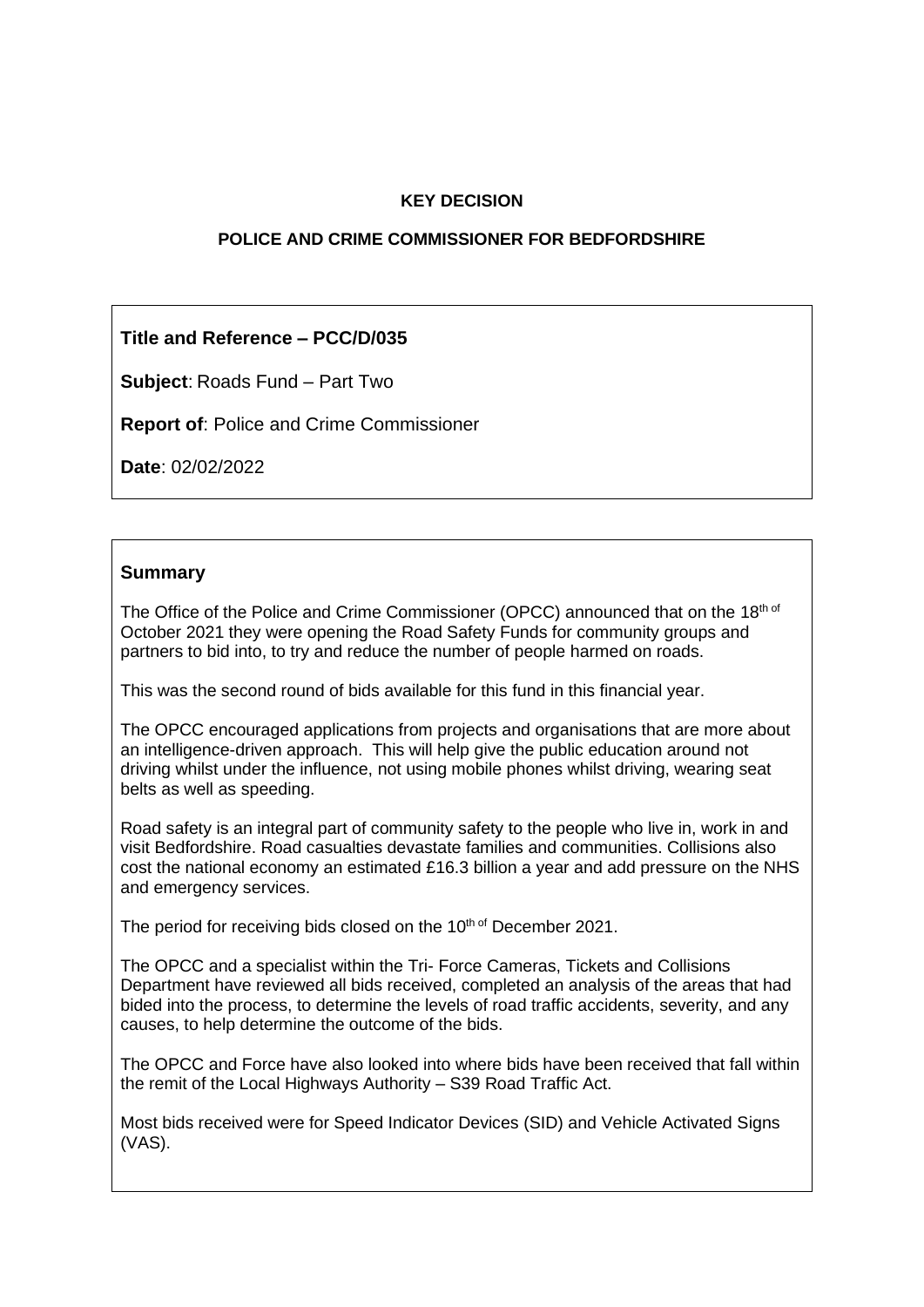The OPCC has awarded the following organisations:

| Pertenhall & Swineshead Parish<br>Council        | <b>Bedford</b><br>Borough      | £10,000.00 |
|--------------------------------------------------|--------------------------------|------------|
| Stanbridge Parish council                        | Central<br><b>Bedfordshire</b> | £5,000.00  |
| <b>Tilsworth Parish council</b>                  | Central<br><b>Bedfordshire</b> | £5,000.00  |
| Barton-le-Clay Parish council                    | Central<br><b>Bedfordshire</b> | £5,000.00  |
| Wymington Parish council                         | <b>Bedford</b><br>Borough      | £15,000.00 |
| <b>Maulden Parish council</b>                    | Central<br><b>Bedfordshire</b> | £17,000.00 |
| <b>Dunton Parish Council</b>                     | Central<br><b>Bedfordshire</b> | £5,000.00  |
| <b>Steppingley Parish Council</b>                | Central<br><b>Bedfordshire</b> | £10,000.00 |
| <b>Tottenhoe Parish Council</b>                  | Central<br>Bedfordshire        | £5,000.00  |
| <b>Staploe Parish Council</b>                    | <b>Bedford</b><br>Borough      | £5,000.00  |
| <b>Silsoe Parish Council</b>                     | Central<br><b>Bedfordshire</b> | £5,000.00  |
| <b>Colmworth Parish Council</b>                  | <b>Bedford</b><br>Borough      | £5,000.00  |
| <b>Wilstead Parish Council</b>                   | <b>Bedford</b><br>Borough      | £5,000.00  |
| <b>Great Barford Parish Council</b>              | <b>Bedford</b><br>Borough      | £5,000.00  |
| <b>Bedfordshire Fire and Rescue Service</b>      | <b>BFRS</b>                    | £34,090.00 |
| Bike safe (Tri-Force Road Traffic<br>Department) | Police                         | £5,000.00  |
| <b>Road Victim Trust</b>                         | <b>RVT</b>                     | £60,000.00 |

The PCC has awarded £201,090.00 over this round of Road Funding.